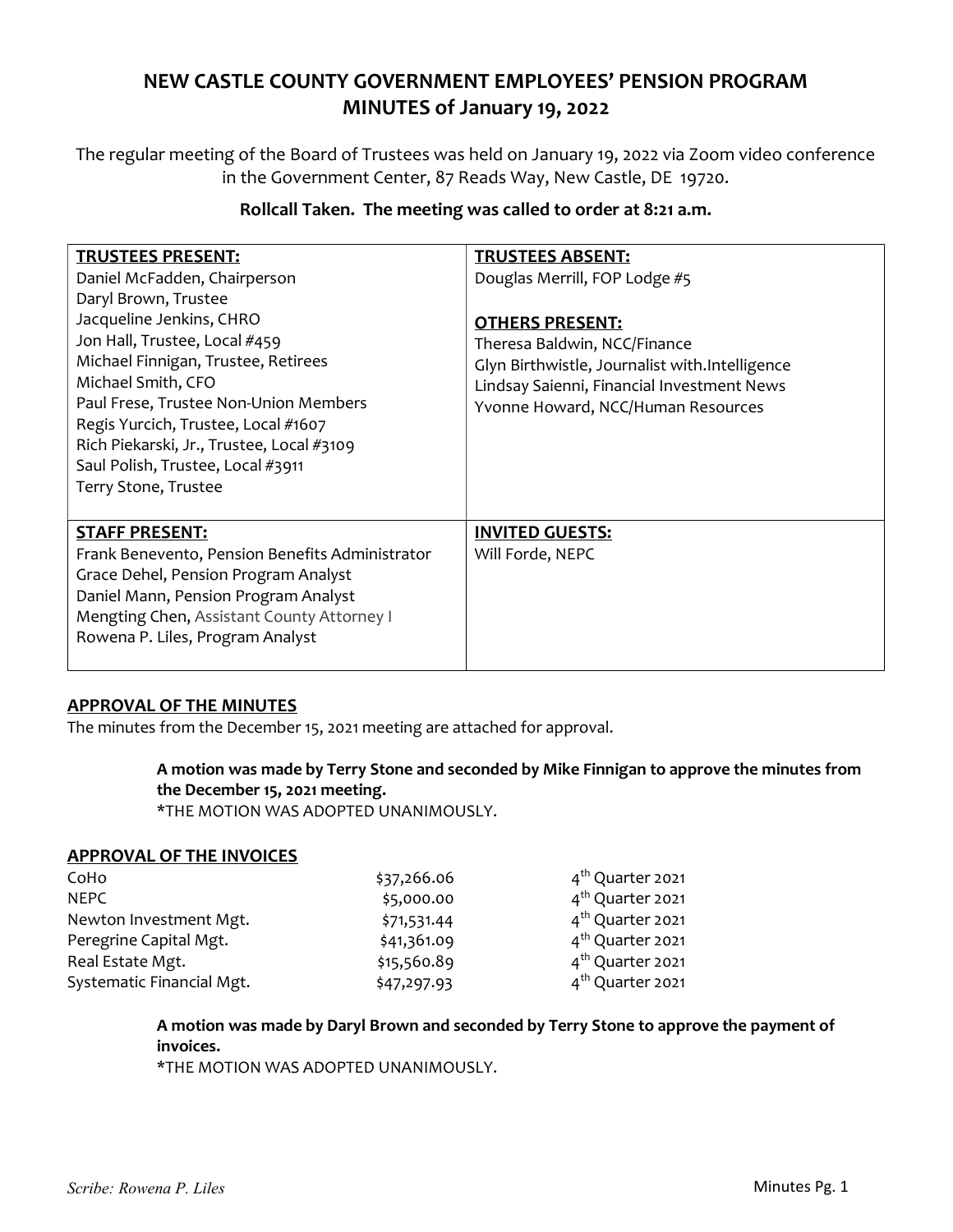## COORDINATOR'S REPORT by Frank Benevento

- \* Gross Payroll and Employer Contributions for the month of November 2021.
- Pension Trust Asset Summary November 2021
- Pension Payments December 2021

| Persion Payments - December 2021 |                       |                                        |                |            |  |
|----------------------------------|-----------------------|----------------------------------------|----------------|------------|--|
|                                  |                       | Payees for December<br>$\circ$         | 1,535          |            |  |
|                                  |                       | <b>Active Participants</b><br>$\circ$  | 947            |            |  |
|                                  |                       | DelPen                                 | 381            |            |  |
|                                  |                       | DelPen (ret)                           | 83             |            |  |
|                                  |                       | Benefits total<br>$\circ$              | \$3,869,828.89 |            |  |
|                                  |                       | <b>CAPITAL CALLS</b>                   |                |            |  |
|                                  | ⋗                     | Mesirow Financial Inv Mgt.             | \$3,639,299.00 | 01/20/2022 |  |
|                                  |                       | <b>DISTRIBUTION OF CAPITAL</b>         |                |            |  |
|                                  | $\blacktriangleright$ | Northstar Mezzanine                    | \$1,064,723.00 | 12/23/2021 |  |
|                                  | $\blacktriangleright$ | HarbourVest Partners                   |                |            |  |
|                                  |                       | IX Venture Fund L.P.                   | \$866,677.00   | 12/30/2021 |  |
|                                  | ➤                     | Crescent Direct Lending                | \$69,945.00    | 12/29/2021 |  |
|                                  | ➤                     | Lexington Partners                     | \$53,558.00    | 12/23/2021 |  |
|                                  | ≻                     | <b>Sixth Street Partners</b>           | \$95,917.00    | 12/22/2021 |  |
|                                  | ➤                     | Crayhill Principal Strategies Fd II LP | \$14,612.00    | 12/29/2021 |  |
|                                  | ≻                     | Backcast Partners Mgt. LLC             | \$126,763.00   | 01/10/2022 |  |
|                                  |                       |                                        |                |            |  |

#### APPROVAL OF THE APPLICATIONS FOR BENEFITS

| <b>Service Retirements</b>                                |            |            |                 |
|-----------------------------------------------------------|------------|------------|-----------------|
| (06236)                                                   | \$4,529.67 | 01/09/2022 | PenPln          |
| (06236) xxxxxxxxxxxxxxxxxxx                               | \$3,895.80 | XXXXXXXXX  | <b>XXXXXXX</b>  |
| (07959)                                                   | \$537.58   | 01/11/2022 | RetGen (vested) |
| (06186)                                                   | \$1,609.50 | 12/31/2021 | PenPln          |
| <b>DelPen Retirements</b>                                 |            |            |                 |
| (08980)                                                   | n/a        | 01/10/2022 | DelPen          |
| <b>Survivor Benefits</b>                                  |            |            |                 |
| (15441)                                                   | \$1,387.55 | 11/25/2021 | RetGen          |
| (15442)                                                   | \$1,151.80 | 11/23/2021 | RetGen          |
| (15444)                                                   | \$1,011.55 | 12/19/2021 | RetGen          |
| <b>Lump Sum Benefit</b>                                   |            |            |                 |
| (15445)                                                   | \$6,789.97 | 01/01/2022 | RetGen          |
| <b>APPROVAL OF THE APPLICATIONS FOR BENEFITS (Cont'd)</b> |            |            |                 |
| <b>Refund Benefits</b>                                    |            |            |                 |
| (08453)                                                   | \$2,629.67 | 01/01/2022 | CPGen           |
| (14332)                                                   | \$2,712.37 | 01/01/2022 | <b>CPEMS</b>    |
| (14574)                                                   | \$2,332.45 | 01/01/2022 | CPGen           |
| (12644)                                                   | \$7,181.41 | 01/01/2022 | CPGen           |
|                                                           |            |            |                 |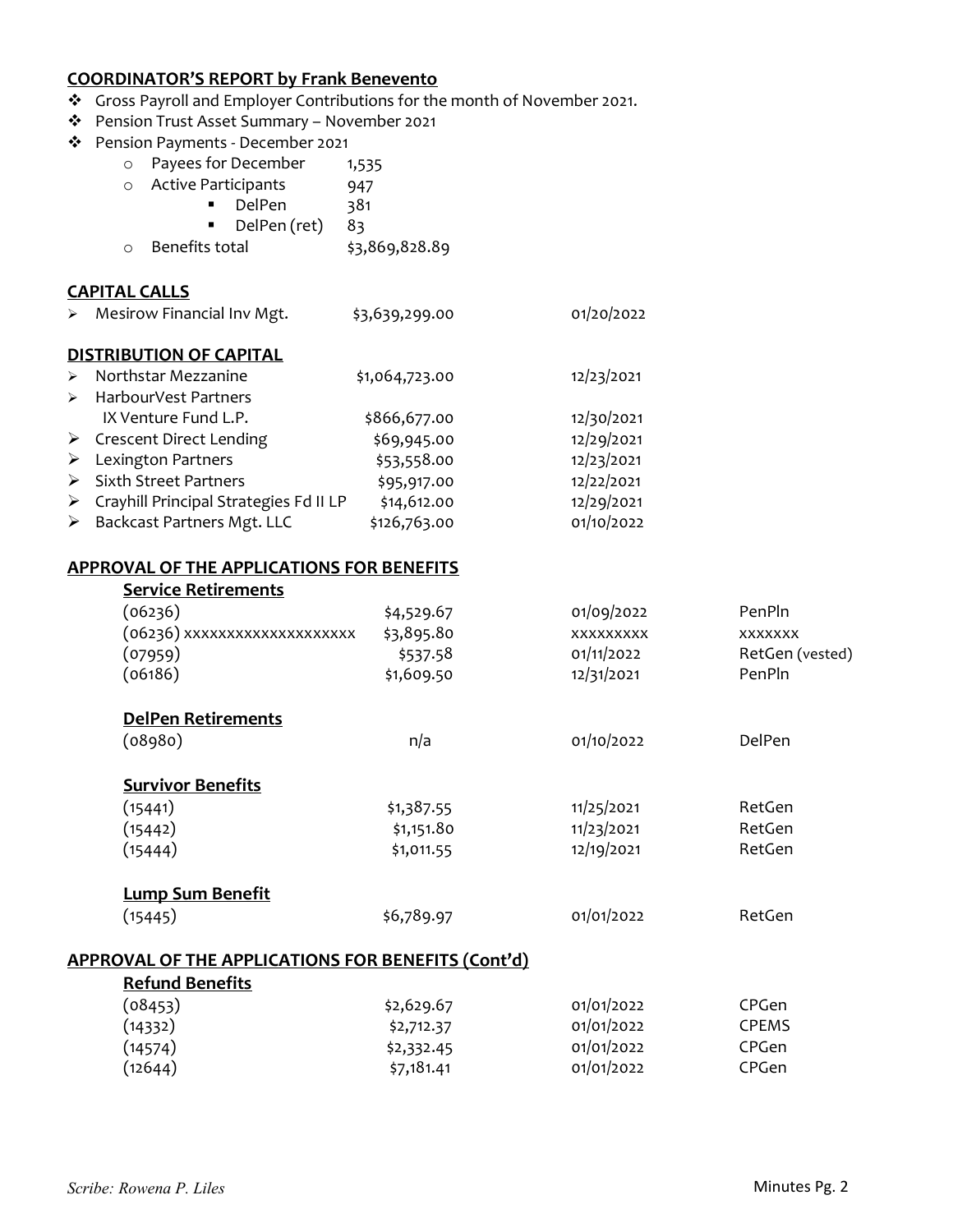## COORDINATOR'S REPORT (Cont'd)

Regis – Question on the Coordinators Report under Active Participants the number went down by over 70 from last month is that correct?

Frank – During our Year End procedures within the departments of Finance and Payroll there was a routine run and a group of active participants approximately 75 members their pension deductions were not withheld. This report did not pick up those individuals. We resolved the reporting issue and moving forward. We resolved the issue with the group of individuals whose pension deductions were not deducted. The actual Active Participant number shown here would include the additional 75 sorry 77 participants. The total would now be 1,024 for December 2021, which will be corrected now from 947 to 1, 024.

## A motion was made by Daryl Brown and seconded by Terry Stone to approve the corrected Coordinators Report.

\*THE MOTION WAS ADOPTED UNANIMOUSLY.

### A motion was made by Terry Stone and seconded by Daryl Brown to approve the service retirements, survivor, lump sum, and refund benefits. \*THE MOTION WAS ADOPTED UNANIMOUSLY.

## OLD BUSINESS

- $\triangleright$  Updates (Frank Benevento)
	- o Mesirow Financial contract During our November 17, 2021 meeting, the Pension Board agreed to contract with private equity investment manager Mesirow Financial for \$7M upon successful contractual negotiations. We have successfully executed the contract and have met the December 17, 2021 close including our first initial capital call. Any questions? (No action necessary)
	- o Contract Fulfillment Investment Managers During our December 18, 2019 Pension Board meeting, we provided an update on our progress of utilizing outside counsel for investment manager contract fulfillment services including (Alternative Investments) contracts. At that time, we received a total of six (6) outside counsel recommendations. Due to a myriad of competing projects, this item had to be tabled and we are now revisiting for completion. Following our meeting on November 17, 2021, we have updated our contact information for outside counsel recommendations and in the coming weeks, we will begin requesting company background and price proposals from each agency for review. Once we review the requested data, we will work with our Pension Board attorney and County Attorney for recommendation. We will present our findings and recommendation to the Pension Board when complete. Any questions? (No action necessary)
	- o Member Handbooks During our November 17, 2021 Pension Board meeting, the Pension Board agreed to seek proposals for review/updating of member handbooks for plans administered by the New Castle County Employees' Pension Program. We are currently in the process of assembling the necessary data/documents to seek proposal. We will provide an update on our February 16, 2022 Pension Board meeting. Any questions? (No action necessary)
	- o Pension Hardware/Software During our November 17, 2021 Pension Board meeting, we informed the Pension Board of the necessity for updating the Pension Boards hardware, software, and accessories. We continue to work with our Procurement Department on pricing and technical aspects. Before we proceed further, I just wanted to get a feel from the Pension Board of their experience with the existing Surface Pro's and recommendation on Surface Pro's as a replacement. Just to get a feel from everyone who received a Surface Pro on the Pension Board did anyone have any negative experiences with the Surface Pros that they could highlight?